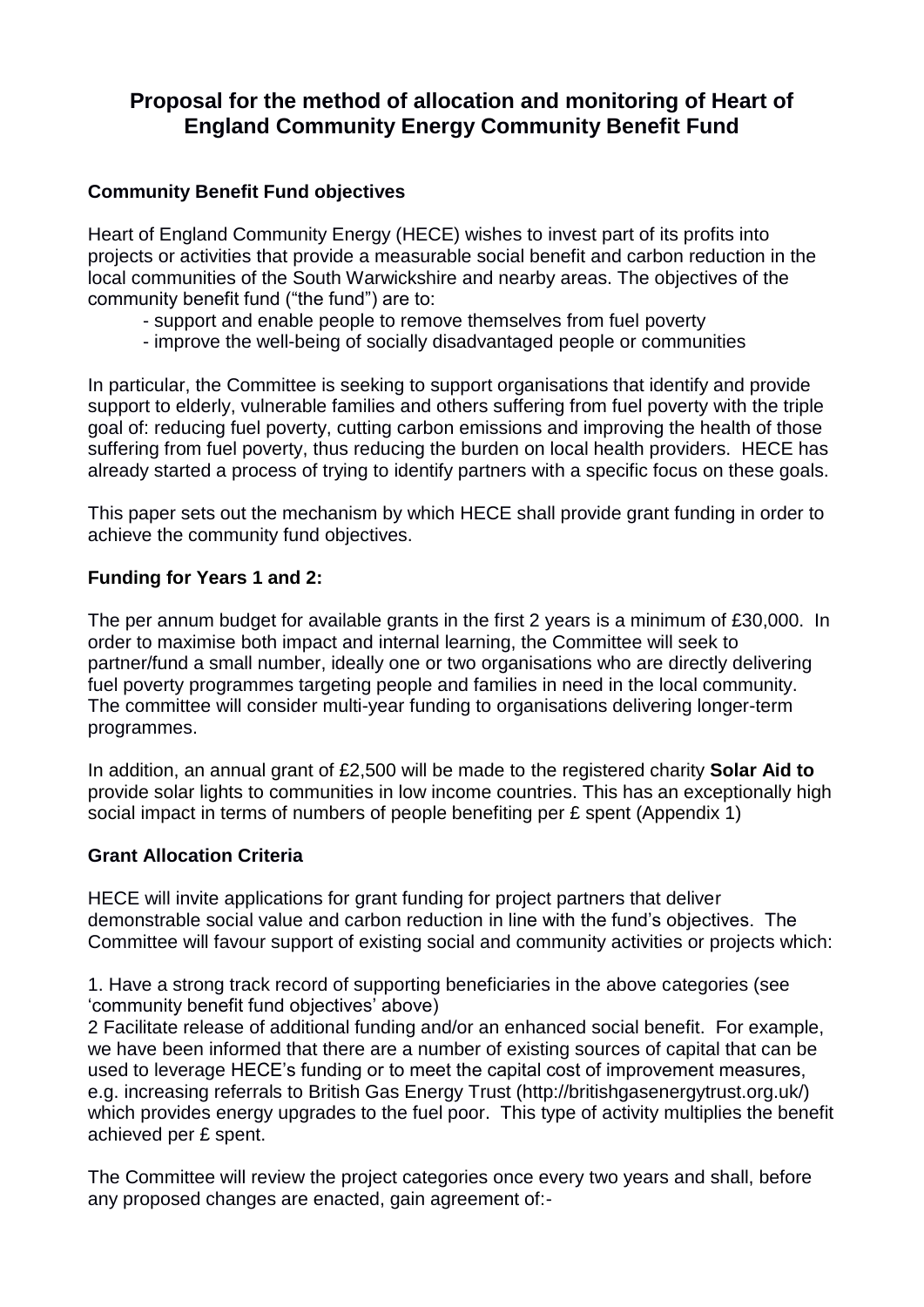- 1. The HECE board
- 2. Social and Sustainable Capital (SASC) whilst any loans from SASC to HECE are still outstanding.

## **Application Procedure**

Applications will initially be sought in Q1 2018 and the Committee will determine whether to do subsequent calls for applications on an annual or bi-annual basis. Applicants will be required to submit evidence to underpin claimed impacts and demonstrate how partnering with HECE will enable them to further support people suffering from fuel poverty and social deprivation.

Periodically, the Committee will advertise grant application opportunities by various means including local networks, events, social media and other advertising. Applications supported by endorsement of an independent referee (for example, an active member of the local community) will be given priority.

A list of organisations that have already been notified or will be notified of the existence of the grant application opportunity is given in Appendix 2.

#### **Assessment of Applications**

The Committee shall nominate two members to initially review applications to create a short-list of applicants. The whole Committee, led by the chair, shall then assess the shortlisted applicants. Assessments shall take account of numbers of people expected to benefit, the nature of the benefits and where appropriate, the monetary value and or carbon savings arising from the project or activity. These shall be formed into a table for purposes of comparison of the applications.

#### **Monitoring and Reporting**

A small group of two to four persons taken from the HECE board and or the Committee will be created to oversee each project, matching skills to the project type. Individual shareholders with particular skills can also be asked to form part of these groups, but groups should contain at least one board or Committee member.

Key Performance Indicators (KPIs) will be agreed with partner organisations at the point of grant allocation. KPIs should be reported on a 6 monthly basis and provide evidence as to how a project or programme is delivering the fund's objectives.

By working through established partners, HECE can rely on grantees' own KPIs where appropriate, so long as they clearly demonstrate how the fuel poverty issue is being addressed. Where needed new KPIs will be set at the point of grant allocation.

The Committee shall review performance reports and compile the data into a report for the HECE Board once every six months. The report should contain: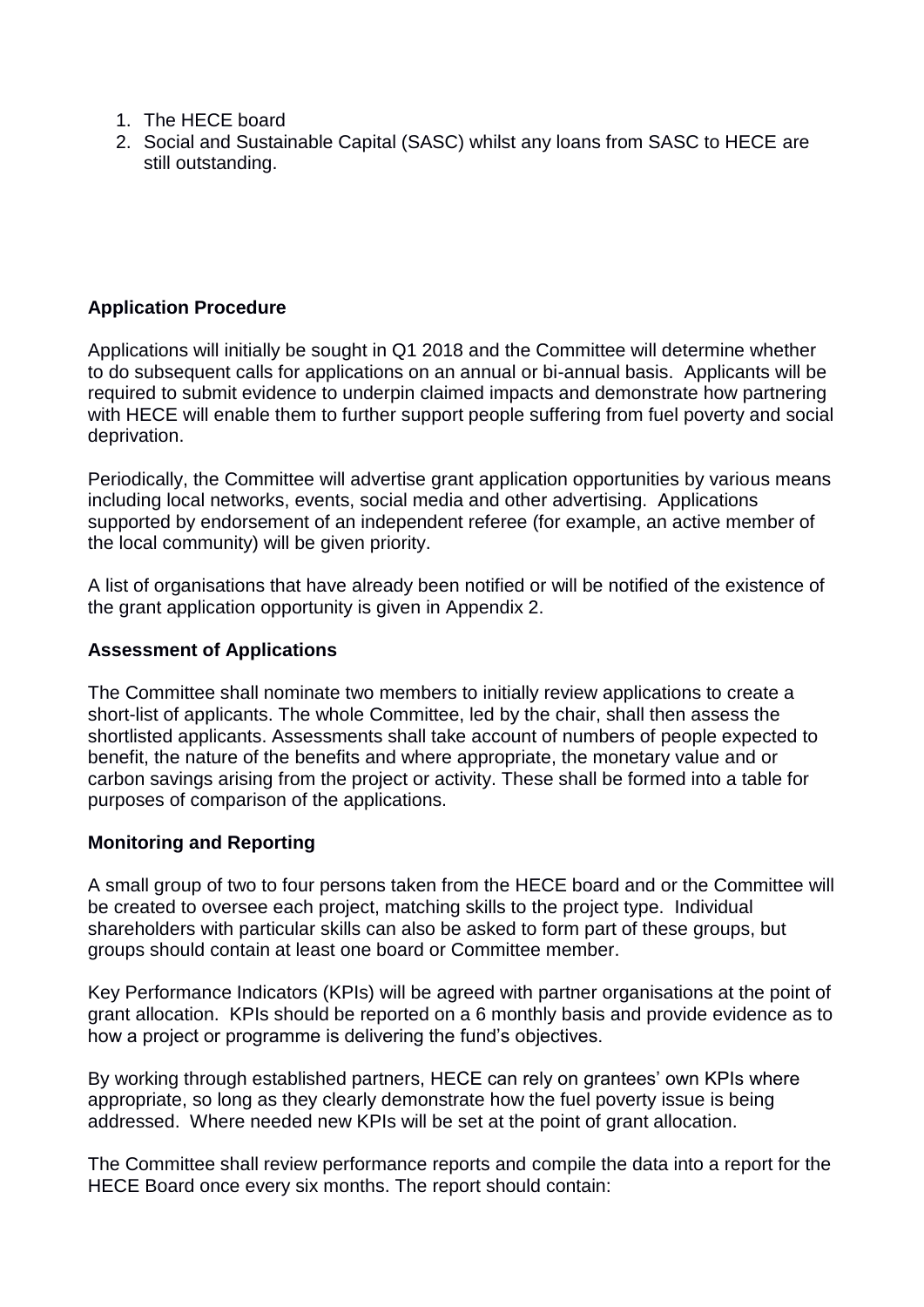The name of each project or activity to which funding has been awarded. The amount awarded to each of the above.

The nature of the project activity.

Performance indicators and the degree to which these have been met. Additional supporting evidence (e.g. photos) that HECE can present to its members/use on its website

Where indications of project failure arise, these must be communicated to the HECE Board immediately and if possible, action taken to support the project.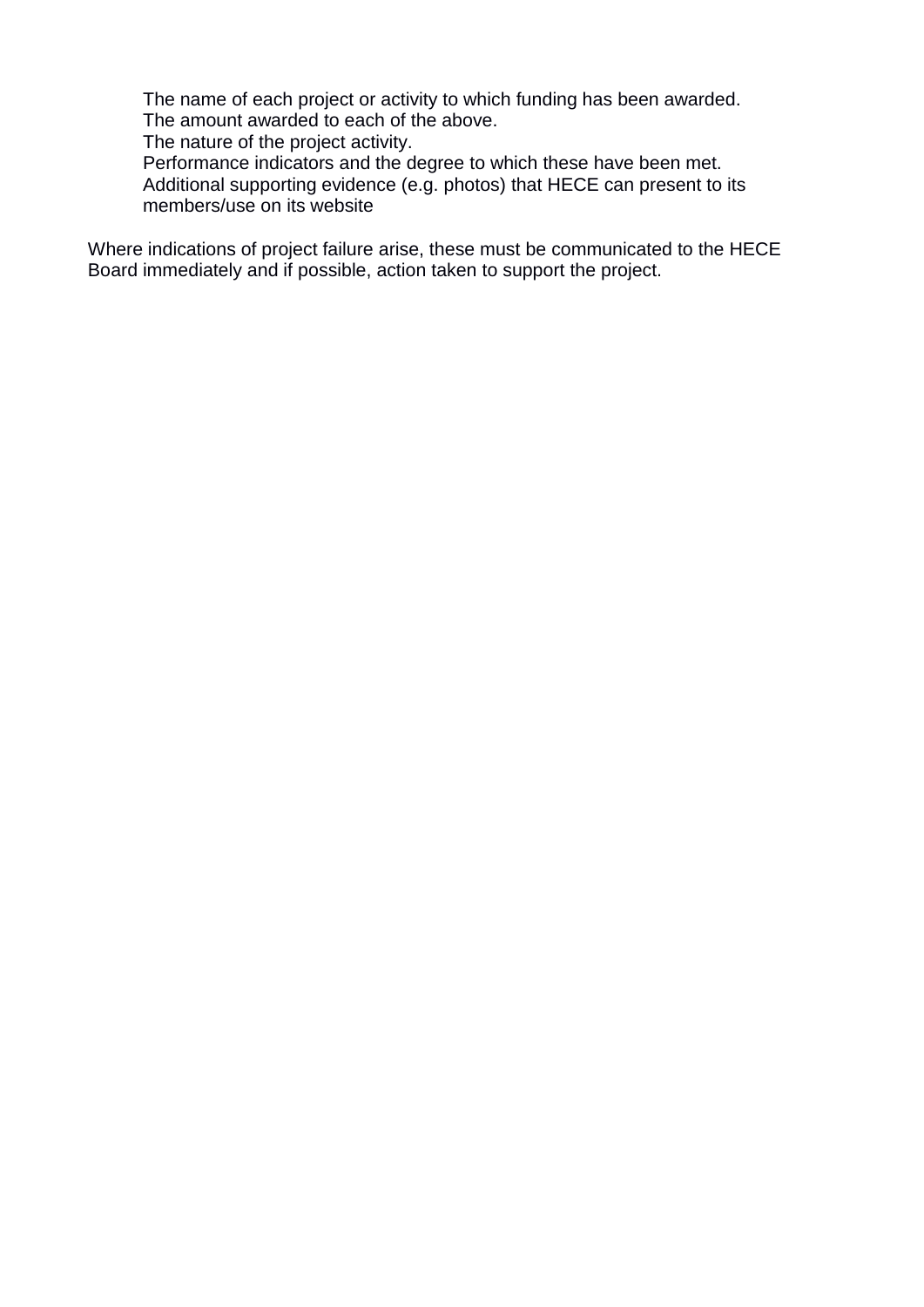